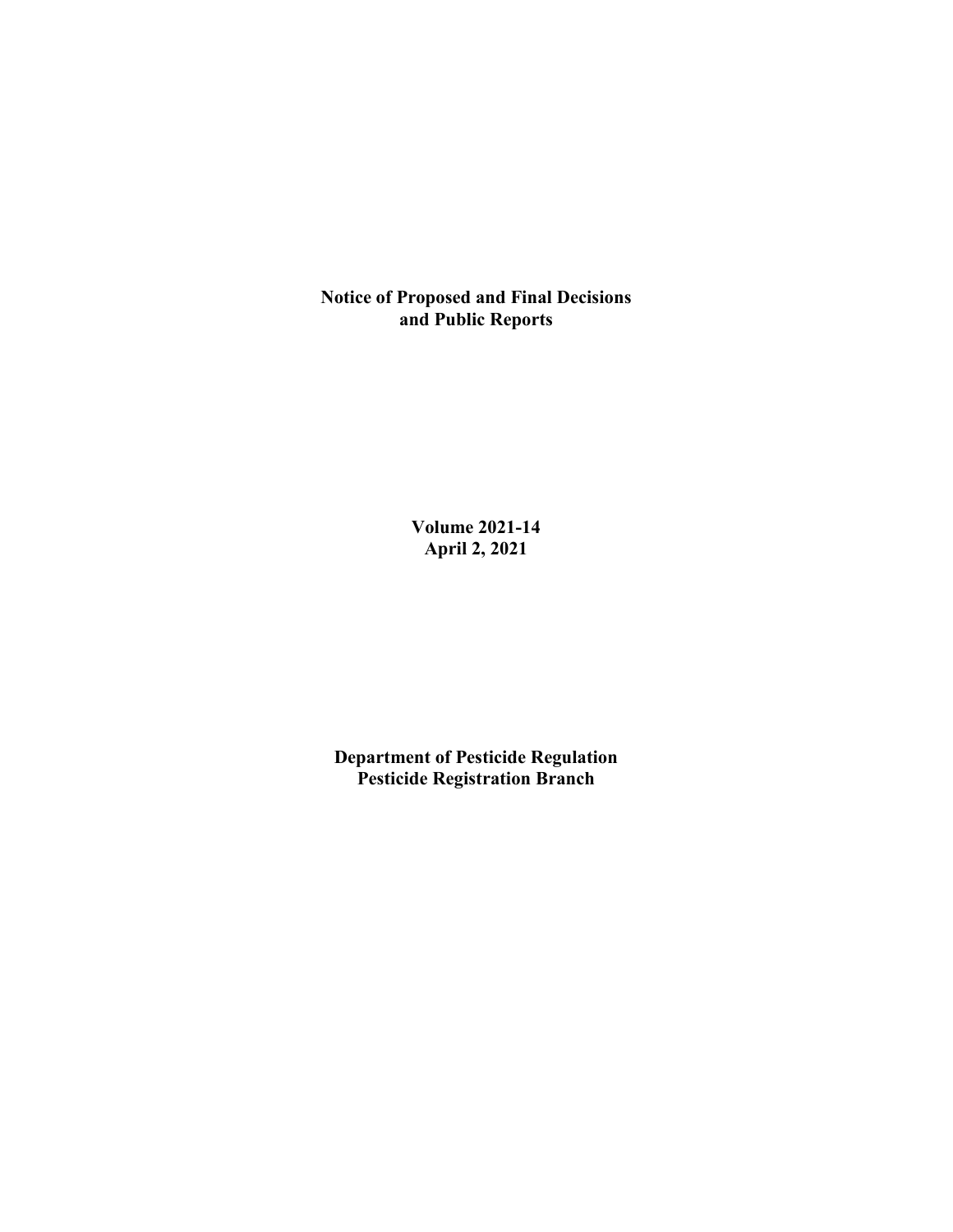## **NOTICE OF FINAL DECISIONS TO REGISTER PESTICIDE PRODUCTS AND WRITTEN EVALUATION**

Pursuant to Title 3, California Code of Regulations section 6255, the Director of the Department of Pesticide Regulation (DPR), files this Notice of Final Decisions to Register Pesticide Products with the Secretary of the Resources Agency for posting. This notice must remain posted for a period of 30 days for public inspection. Between the time DPR posts a proposed registration decision for public comment and DPR makes a final decision regarding the product, nonsignificant changes may be made to the product label (e.g., revising the product name, changing a master label to an end-use marketing label, correcting typographical errors). If the changes are not significant, DPR will not re-notice the product for public review and comment. However, if significant changes are made to the product label that substantially affect DPR's analysis on direct or indirect significant adverse environmental or human health impacts that can reasonably be expected to occur from the proposed decision, DPR will re-notice the product label for public review and comment.

In addition, for any product that is posted proposed to register as a conditional registration, the registrant may address the conditions of registration by providing the appropriate data or modifying the product label (e.g., remove use site, add "not for use in California" to a use site) during the posting period. If the registrant adequately addresses the conditions of registration during the posting period and the resulting change to the product label is not significant such that DPR must re-post the product label for review and public comment, DPR will post the product below, but will no longer have a "conditional" designation by the registration type.

For information about submitting a request for any documents related to this notice, please visit [https://www.cdpr.ca.gov/public\\_r.htm.](https://www.cdpr.ca.gov/public_r.htm)

To view the public report that was issued when the product was proposed for registration, click on the hyperlinked Tracking Number for the product.

*Tracking Number with hyperlink to public report – (EPA Registration Number) Applicant / Brand Name*

[280453](https://www.cdpr.ca.gov/docs/registration/nod/public_reports/280453.pdf) - (88664 - 1) FUTURECO BIOSCIENCE S.A. NOFLY WP USE: INSECTICIDE - FOR THE CONTROL OF INSECTS SUCH AS WHITEFLIES, APHIDS, AND LEAF HOPPERS ON CROPS SUCH AS GREENHOUSE ORNAMENTALS, NURSERY CROPS, TURFGRASS, RICE, TOMATO, AND ALMOND TYPE: SECTION 3 REGISTRATION - CONDITIONAL ACTIVE INGREDIENT(S): ISARIA FUMOSOROSEA STRAIN FE 9901 CAS NUMBER(S): (NO CAS NUMBER)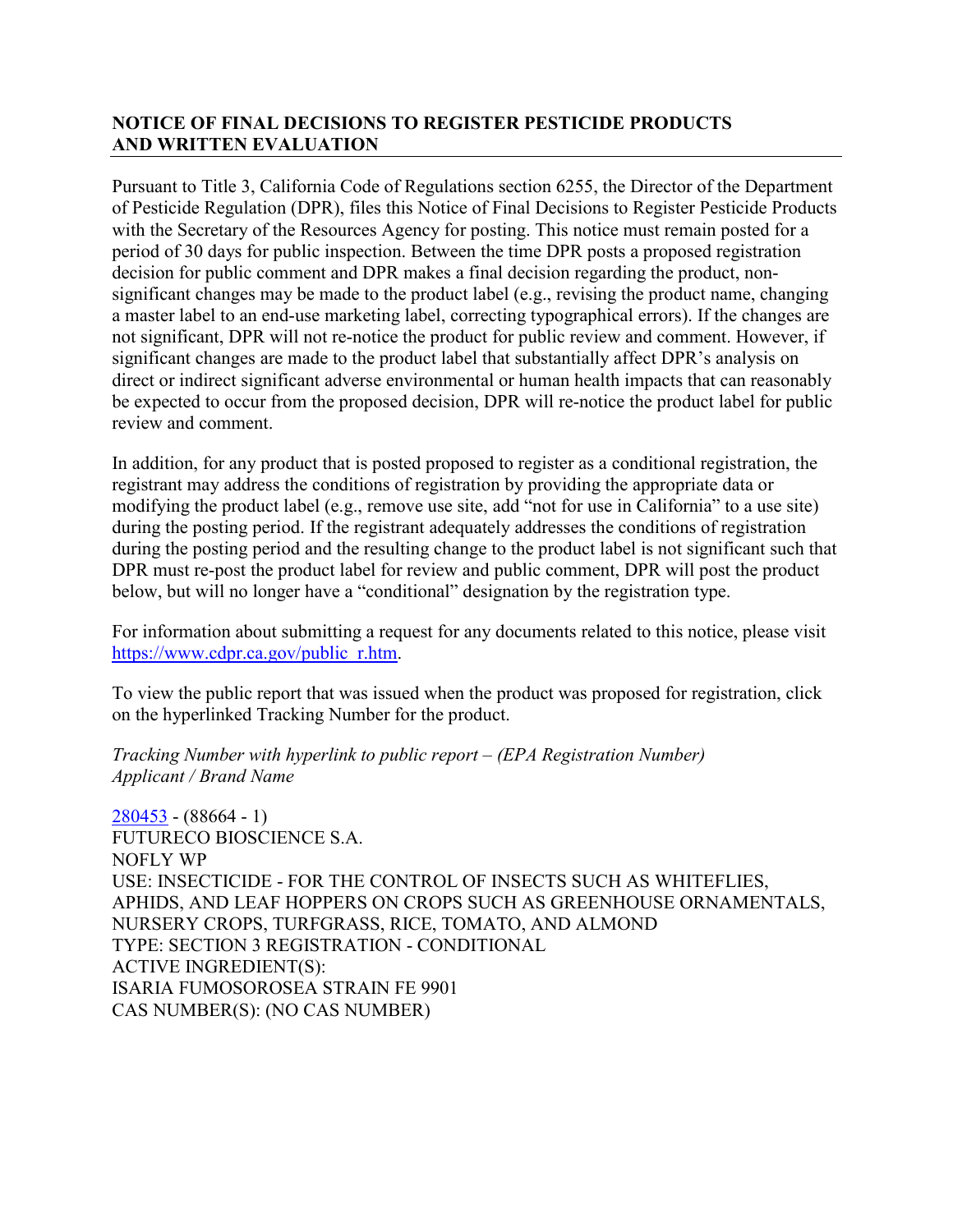#### **Notice of Final Decisions to Register (Continued) Page 2**

[291201](https://www.cdpr.ca.gov/docs/registration/nod/public_reports/291201.pdf) - (71711 - 44) NICHINO AMERICA, INC. STRADA CA HERBICIDE USE: HERBICIDE - FOR THE CONTROL OF WEEDS SUCH AS HENBIT, PIGWEED, AND SOWTHISTLE IN RICE TYPE: SECTION 3 LABEL AMENDMENT – CONDITIONAL – TO ADD NEW FOOD AND NONFOOD USES ON TERRESTRIAL CROPS AND TO ADD ADDITIONAL CROPS, USE SITES, AND PESTS ACTIVE INGREDIENT(S): ORTHOSULFAMURON CAS NUMBER(S): 213464-77-8

### **Written Evaluation**

Pursuant to Title 3, California Code of Regulations section 6254, this notice includes a written evaluation of significant environmental points raised in comments submitted during the review and comment period required by Title 3, California Code of Regulations section 6253 for any of the products listed above.

#### **DPR received no comments on the above listed products.**

*Original signed by Tulio Macedo 03/30/2021* Tulio Macedo, Chief Pesticide Registration Branch

Dated